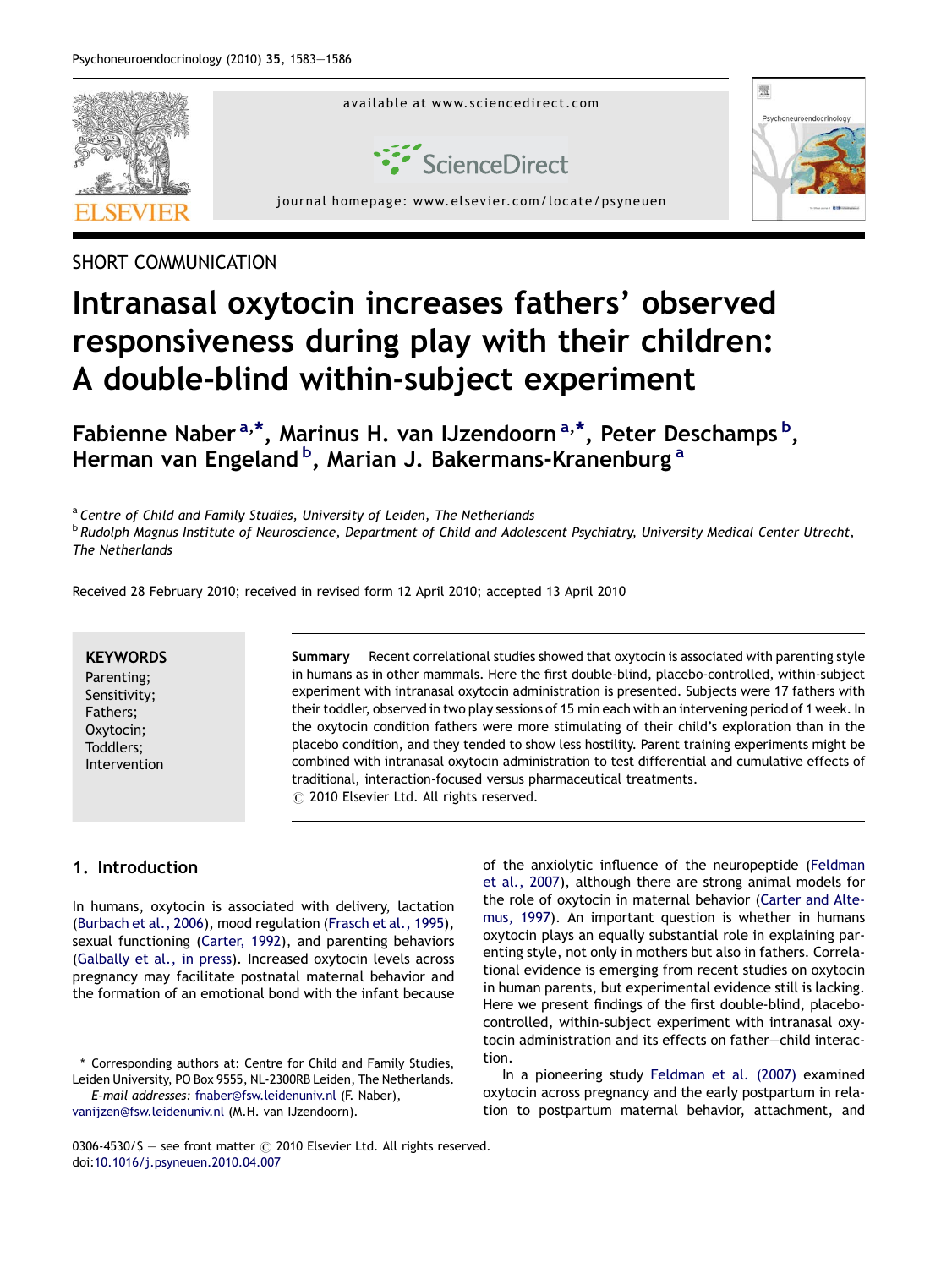parental cognitions. This study was the first to report a significant association between elevated oxytocin levels and more sensitive maternal interactions with the infant. They found no association between oxytocin levels and any demographic factor or with breast feeding. In a second study [Strathearn et al. \(2009\)](#page-3-0) observed mothers of 7-month-old infants interacting with their baby during a 5-min free play session and assessed their serum oxytocin levels before and after the interaction. Oxytocin levels of mothers with secure representations of their own childhood attachment experiences were more elevated after interacting with their infant compared to insecure-avoidant mothers.

[Feldman et al. \(2010\)](#page-3-0) studied oxytocin in mothers and fathers engaged in a 15-min play-and-contact interaction session with their 4—6-month-old infants. Baseline levels of plasma and salivary oxytocin were strongly associated, and appeared to be similar in mothers and fathers. Oxytocin levels were associated with parent-specific modes of interaction. Whereas maternal oxytocin levels were positively associated with affectionate touch, paternal oxytocin was uniquely associated with stimulatory contact, but not affectionate touch. Furthermore, highly affectionate mothers showed oxytocin increases following interactions with their infants whereas similar increases were observed in highly stimulating fathers.

In the current experiment we test the hypothesis that oxytocin is causally related to fathers' playful interactions with their children. Intranasal administration of oxytocin is expected to lead to increased paternal responsiveness to the child during play since oxytocin enhances sensitivity for the child's cues ([Feldman et al., 2007\)](#page-3-0). In line with [Feldman](#page-3-0) [et al.'s \(2010\)](#page-3-0) finding we expect fathers to show in particular more encouraging and stimulating interactive behavior in the oxytocin condition compared to the placebo condition.

# 2. Method

#### 2.1. Procedure

Seventeen fathers (mean age 37.9 years, SD = 3.80, range 31—45) participated in the double-blind, placebo-controlled, within-subject design. All participants received once intranasal oxytocin and once a placebo to investigate the effects of oxytocin on the interaction with their child. Neither the experimenter nor the participant knew during which visit the participant received oxytocin; roughly half of them received oxytocin during the first visit. The study protocol was approved by the ethics committee of the University Medical Center Utrecht. All fathers gave written informed consent before their participation. Written informed consent for the children was given by both parents. The participants were all healthy volunteers with at least one child in the age between 1.5 and 5 years of age (mean age 33.8 months, SD = 11.8). A single dose of 24 IU oxytocin nasal spray (Syntocinon spray, Novartis, Basal, Switzerland) or placebo, nasal spray without oxytocin, was administered intranasally 45 min before the start of the play session. In the 45 min before the play session the fathers performed (computer) tasks without their child. Participants underwent both the oxytocin and the placebo conditions with an interval of 1 week in a balanced withinsubject design.

The play sessions lasted 15 min and were slightly different on both occasions. During the first visit they played a game in which father and child in turn placed tiny dolls on a rocking tower until the tower fell over, they played with a doctor-kit, and they made a large floor-puzzle. During the second visit, father and child were invited to build a tower of magnets, after which they played with a doll and a tea-set, and then painted a colouring picture. Fathers were instructed to play with their child as they usually did. Both sessions took place at home and were videotaped for later analysis.

#### 2.2. Measures

Paternal responsiveness. The Emotional Availability Scales (EAS; [Biringen et al., 1998\)](#page-3-0) were used to assess paternal sensitivity. The scales consist of four subscales for parenting behavior; sensitivity, structuring, non-intrusiveness, and non-hostility.

Sensitivity of the parent was coded on a 9-point rating scale. High sensitivity refers to a parent's responsiveness to the child's emotional signals and communication in a flexible way. A parent was coded insensitive when little interaction between parent and child was demonstrated. Parental structuring was coded on a 5-point rating scale. It refers to the parental ability to support learning and exploration with respect for the child's autonomy. When a parent does not offer structure or does not involve the child in play, low scores on structuring are assigned. High scores for structuring are assigned when parents not only respond to the child's verbal cues, but also to non-verbal cues. Non-intrusiveness was coded on a 5-point rating scale with high scores for parents who are available for the child without being interfering, overprotective, or overwhelming. An intrusive parent controls the interaction and shows lack of respect for the child's autonomy. Non-hostility was also coded on a 5-point rating scale. Parents received high scores when no negative emotions (e.g. impatience, discontent, rolling the eyes, etc.) were shown.

The EAS also includes rating scales for child responsiveness and involvement. Responsiveness is rated as the intensity and the quality of the child's reactions to the parent's bids, while involvement reflects the child's attempts to engage the parent in the interaction. Child responsiveness and child involvement were coded on 7-point rating scales.

The play sessions were coded by two trained observers, who were unaware of the condition of the fathers (oxytocin or placebo). Intercoder reliability for 11 randomly chosen sessions was excellent (mean intra-class correlation  $r = .95$ ). We used one observer's ratings of all first visit play sessions and the other's ratings of all second visit play sessions.

# 3. Results

Two preliminary multivariate repeated measures analyses of variance on the four parenting scales were performed with order of oxytocin administration (first or second session) and gender of child as respective between-subjects factors. No effects were detected for order,  $F(1,15) = 2.18$ ,  $p = .13$ , nor for gender  $F(1,15) = 0.73$ ,  $p = .59$ . A multivariate repeated measures analysis of variance on the four parenting scales with oxytocin or placebo as a within-subject factor was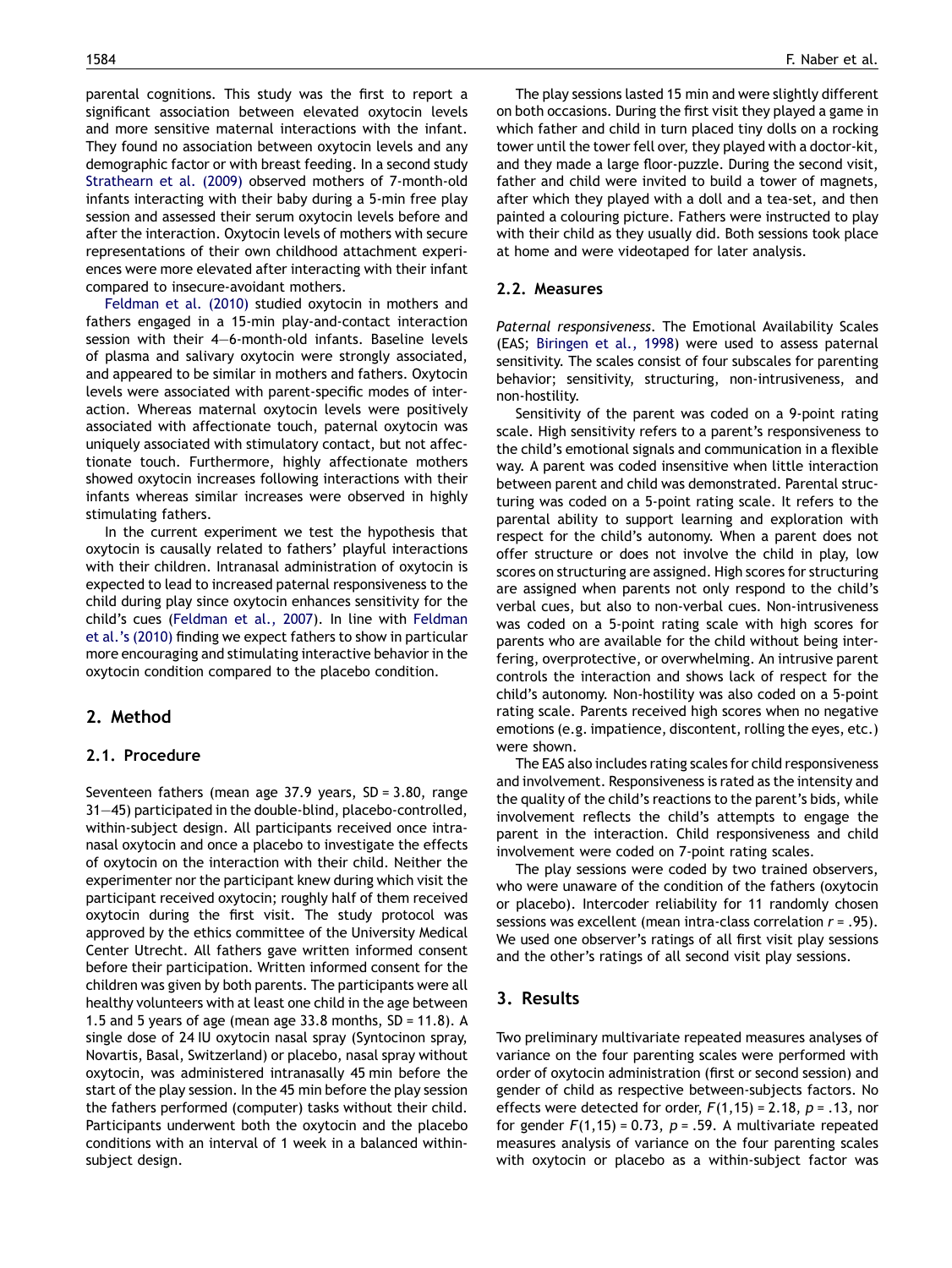

Fig. 1 Dimensions of parenting and child behavior in the placebo and oxytocin conditions (mean, SE). Notes:  $p < .05$ ,  $^\dagger$ p  $<$  .10; dimensions rescaled (1–9) for ease of interpretation.

performed to examine the effect of oxytocin administration on parenting behavior. We found a significant difference between placebo and oxytocin condition,  $F(4,13) = 3.17$ ,  $p \leq .$ 05. Subsequent univariate analyses showed a significant difference for responsive structuring, with higher scores in the oxytocin condition  $(M = 3.96, SD = 0.46)$  than in the placebo condition  $(M = 3.60, SD = 0.59)$ ,  $F(1,16) = 7.73$ ,  $p = .01$ ,  $\eta^2 = .33$ . In the oxytocin condition fathers also tended to show less hostility than in the placebo condition (oxytocin  $M = 4.44$ , SD = 0.56, placebo  $M = 4.19$ , SD = 0.51),  $F(1,16) = 3.09$ ,  $p < .10$ ,  $\eta^2 = .16$ . No significant differences were detected for sensitivity (oxytocin  $M = 6.37$ , SD = 1.23, placebo  $M = 6.12$ , SD = 1.29),  $F(1,16) = 0.57$ ,  $p = .46$ , and for non-intrusiveness (oxytocin  $M = 3.60$ , SD = 0.84, placebo  $M = 3.53$ , SD = 0.80),  $F(1,16) = 0.10$ ,  $p = .76$ . In a multivariate repeated measures analysis of variance on child responsiveness and child involvement no significant condition effect was found for child responsiveness (oxytocin  $M = 5.74$ ,  $SD = 0.88$ , placebo  $M = 5.69$ ,  $SD = 0.68$ ), nor for child involvement (oxytocin  $M = 5.76$ , SD = 1.00, placebo  $M = 5.62$ , SD = 0.78),  $F(2,15) = 0.35$ ,  $p = .71$ ,  $n^2 = .05$ . In Fig. 1 the results are summarized.

## 4. Discussion

This is the first experimental study showing that intranasal oxytocin administration leads to more responsive interactions of fathers with their child during play. In the oxytocin condition fathers stimulated their child's exploration and autonomy in a more optimal way than in the placebo condition. The fathers also tended to show less hostility to the child in the oxytocin condition, showing less impatience, discontent, and behaviors of that kind.

Our experimental finding complements the [Feldman et al.](#page-3-0) [\(2010\)](#page-3-0) study results indicating that fathers who were asked to engage in a ''play-and touch'' interaction session with their infant showed elevated oxytocin levels after the session when they had been more stimulating to their child; a similar effect was absent in fathers showing higher levels of affectionate touch. In our experiment, intranasal oxytocin administration led to more stimulating play but not to elevated levels of affectionate, sensitive interactions during  $play - as$  might have been the case for mothers. This is an intriguing example of the transactional nature of parenting and the neuroendocrine system, with changes in oxytocin levels inducing changes in responsive parenting, and specific parenting behaviors leading to changes in oxytocin levels.

[Strathearn et al. \(2009\)](#page-3-0) showed that maternal oxytocin responses to free play interactions with their infants were strongly associated with activation of hypothalamus/pituitary region and the right ventral striatum in response to neutral own-infant face cues. These brain regions are considered to be involved in oxytocinergic and dopamine-associated reward processing. The authors speculate that oxytocin may be one mechanism by which socially relevant cues activate dopaminergic pathways and thus reinforce behavior. Parents who are more responsive when interacting with their infants may produce more oxytocin, which in turn may increase the experience of reward and contribute to the parents' ability to provide responsive care. The anxiolytic role of oxytocin in the regulation of mood and social stress ([Heinrichs et al., 2003\)](#page-3-0) may also enhance empathic concern, trust, and prosocial behavior [\(Kosfeld et al., 2005; Zak et al.,](#page-3-0) [2007](#page-3-0)), and decrease feelings of hostility that would interfere with synchronous dyadic interactions.

Some limitations of the current study should be noted. First, due to our small sample the multivariate repeated measures analysis was just significant, but the effect sizes were substantial according to conventional criteria. The experiment should be replicated in larger samples and in parents with lower base-line responsiveness. The current sample scored rather high on the four dimensions of the EAS, and a ceiling effect may have prohibited even stronger effects of oxytocin administration. Second, intranasal administration of oxytocin has been used successfully in previous studies (e.g. [Heinrichs et al., 2003; Kosfeld et al., 2005;](#page-3-0) [Domes et al., 2007\)](#page-3-0), but it is still unclear how it affects oxytocin levels in the brain, although it is assumed that neuropeptides like oxytocin have a passage through the blood brain barrier [\(Insel and Young, 2000](#page-3-0)).

In future studies experimental administration of oxytocin may be examined in relation to the role of the oxytocin receptor gene (OXTR). In a previous study we showed an association between maternal sensitive behavior to their infant and OXTR in combination with the serotonin transporter (5-HTT) gene [\(Bakermans-Kranenburg and Van IJzendoorn,](#page-3-0) [2008\)](#page-3-0). Furthermore, parent training experiments might be combined with intranasal oxytocin administration to test differential and cumulative effects of traditional, interactionfocused versus pharmaceutical treatments. It may even be considered to include changes in oxytocin levels in response to treatment as part of the evaluation of parent training programs. Here we found for the first time experimental evidence for the causal role of oxytocin in elevating the level of paternal responsiveness during play with toddlers.

## Role of funding sources

Funding for this study was provided by the Netherlands Organization for Scientific Research (NWO) through a VIDI award (grant no. 452-04-306) to MJB-K and a Spinoza award to MHvIJ. NWO had no further role in study design; in the collection, analysis and interpretation of data; in the writing